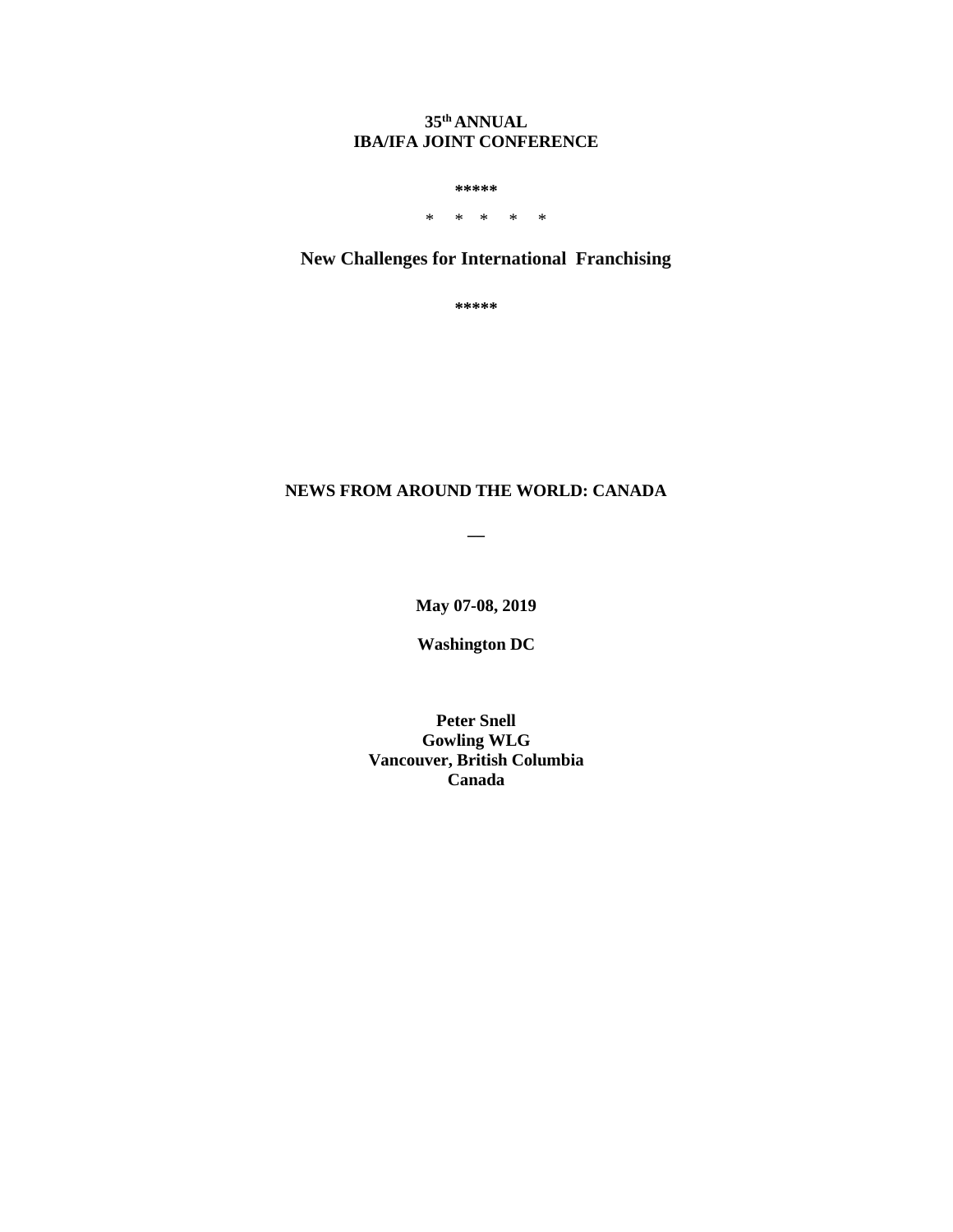#### **1. Introduction**

**1**

 $\overline{a}$ 

During the past year there have been a lot of interesting developments in Canada in legislation and case law affecting franchising, including refinement to the franchisee's rescission remedy, injunctions, joint employment relationships, anti-poaching, use of arbitration clauses, prospective new legislation, and a move to settlement with 1,500 Canadian Tim Hortons franchisees in their class action. There have also been important updates to Canada's *Trademark Act.* 

While not every case or legislative development can be covered here in this paper, the highlights will be discussed.

## **2. Judicial Refinement of Rescission Remedy under Franchise Legislation: the** *Raibex*  **Decision**

As franchise disclosure laws are under the jurisdiction of the provinces in Canada, and not the federal government, what has developed is a patchwork of franchise legislation across the country. Currently 6 of Canada's 10 provinces have franchise specific laws. While there are some relationship law provisions, in general the laws relate to pre-sale disclosure obligations.

A failure to provide a compliant disclosure document can lead to the franchisee having the right to rescind their franchise agreement. In each of the 6 provinces the franchisee can rescind the franchise agreement, without penalty or obligation, no later than 60 days after receiving the disclosure document, if the franchisor failed to provide the disclosure document or a statement of material change within the time required, or the disclosure document that was provided did not meet the requirements. If the franchisor never provided a disclosure document the franchisee's right to rescind is extended to 2 years. In summary, rescission is available to a franchisee if:

- (i) 60-days where the disclosure document was not provided within the required time frame, or if the disclosure document is inadequate; or
- (ii) 2-years where there has been no disclosure.

Prior to the *Raibex* Court of Appeal decision, Canadian courts tended to conflate the two remedies, giving franchisees the two year rescission remedy when there was inadequate disclosure. The case law had developed to find various deficiencies to amount to "no disclosure" allowing franchisees to rescind their agreements up to 2 years after receiving a disclosure document.

In *Raibex Canada Ltd. v ASWR Franchising Corp,* 2018 ONCA 62,, as is common industry practice, the franchisor provided a disclosure document to prospective franchisees and entered into a franchise agreement prior to identifying a specific site for the franchise. The lower court in *Raibex* enabled the franchisee to take advantage of the 2-year rescission remedy because the franchise disclosure document did not contain a copy of the head lease (and associated cost information), despite the fact that no site had been identified (and therefore no such head lease even existed). The court found that disclosure provided was "pre-mature" and failed to disclose

<sup>&</sup>lt;sup>1</sup> The author gratefully acknowledges the assistance and help of Kean Silverthorn at Gowling WLG for his contribution to this paper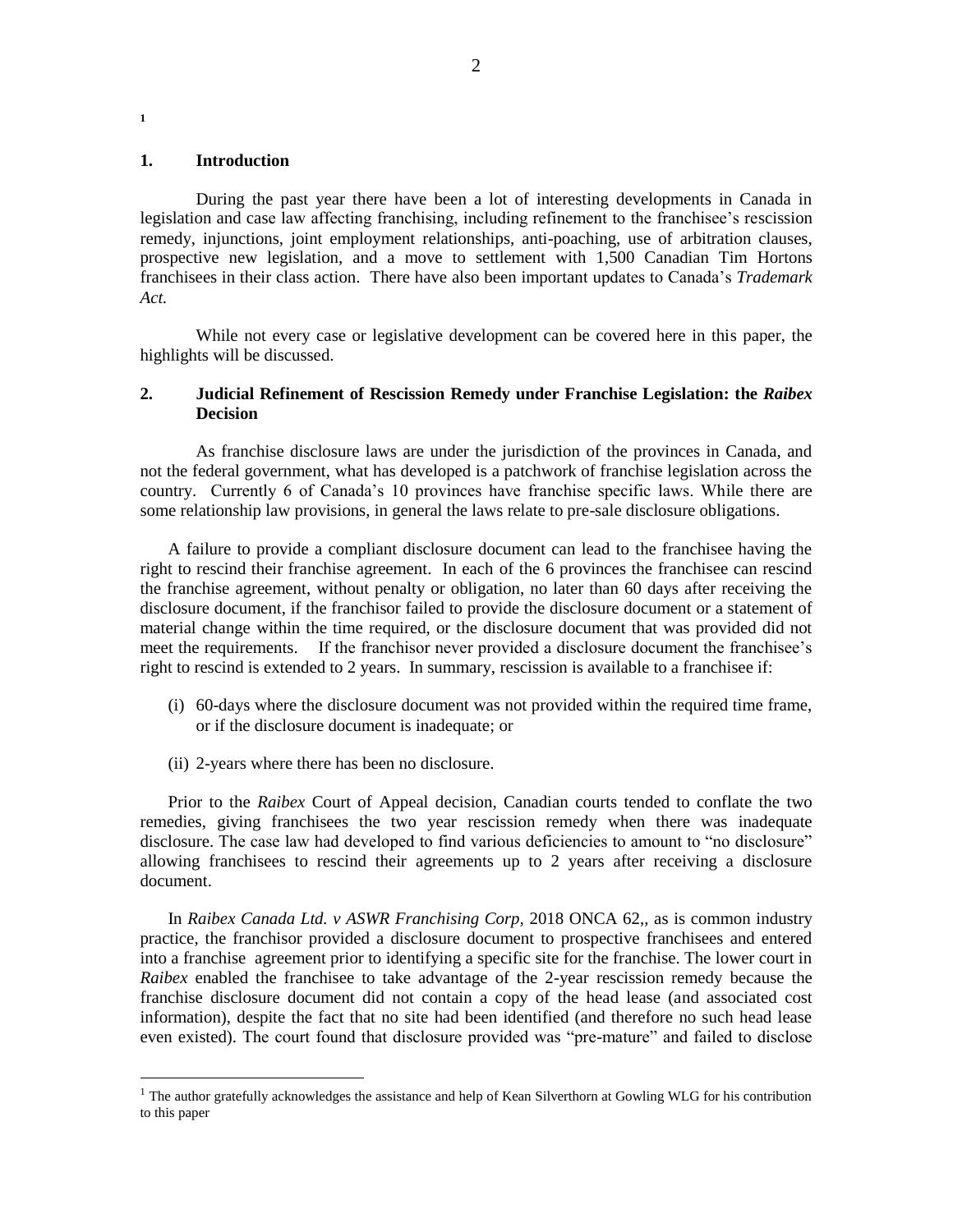the real estate and cost elements that were unknown at the time that the disclosure document was given and the franchise agreement was signed. The court opined that the franchisor should have waited to provide disclosure and sign the franchise agreement after these material elements were determined.

It was difficult to fathom how this could amount to 'no disclosure' under the 2-year rescission remedy.

The Ontario Court of Appeal's decision in *Raibex* overturned the lower court decision and emphasized the importance distinction between the two remedies (60 day and 2 years), and that mere imperfect disclosure is not the same as no disclosure. The court found that "deficient disclosure" was not the same thing as "no disclosure". The court found that the franchisee was not deprived of the opportunity to make an informed decision about the acquisition of the franchise. The court of appeal clarifies that the franchise laws impose a requirement as to what must be in a disclosure document, but does not state when the document must be given. Therefore, the conclusion that can be derived from this is that material facts that are not known at the time the franchise agreement is signed need not be included in the disclosure document. There is not a requirement to delay disclosure until future material facts evolve.

The *Raibex* Court of Appeal decision has been more recently considered in *1680960 Ontario Inc v Print Three Franchising Corp,* 2018 ONSC 1192 ("*Print Three*"), which involved a dispute between franchises being sold. The franchisees alleged that the disclosure provided was generic and did not contain specific information on the franchise being sold, and in particular, did not contain copies of the head lease (and its amendment), the agreement of purchase and sale, or certain historical financial information. The franchisees were seeking summary judgement, which the Ontario Court dismissed, finding that there was a genuine issuing requiring a full trial.

While *Print Three* was merely an application for summary judgement, it may stand for the principle that courts will be less likely to find disclosure documents to be deficient on summary judgement motions, especially where there is a real evidentiary dispute about what was provided to the franchisees.

## **3. Injunctions**

Franchisors often attempt to enforce injunctions against franchisees in a variety of contexts, such as non-competition/non-solicitation, intellectual property, and various other breaches flowing from the franchise agreement.

Recently, the Supreme Court of Canada clarified the test for interlocutory injunctions in *R v Canadian Broadcasting Corp.,* 2018 SCC 5, making it more difficult to successfully seek a mandatory interlocutory injunction.

#### **4. Joint Employer Relationship**

In Canada, the discussion of the separation of a franchisor from its franchisees' local employment decisions has surfaced in a number of recent cases. Among these, some cases have questioned which of the two entities should share legal liability with regard to any human rights complaints, wrongful dismissals, union claims and/or relevant employment standards issues.

Nevertheless, even when franchisees make employment decisions the franchisor does not agree with, the franchisor will generally not step in to reverse these decisions, for fear that any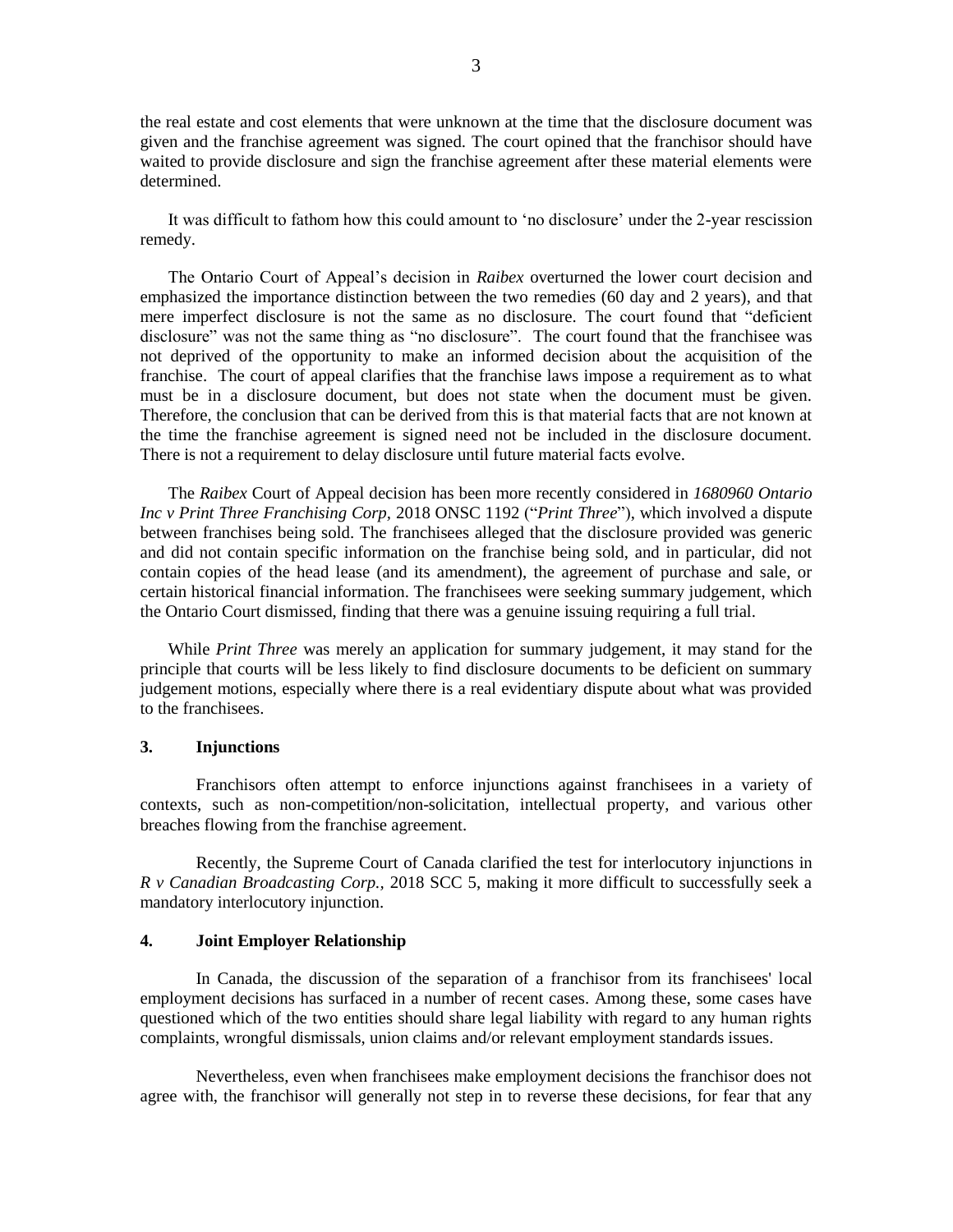such actions, whether direct or indirect, could have the unintended consequence of creating a joint employer relationship.

Litigation in both Canada and the U.S. deeming franchisors to be joint employers, along with recent debates about increases to minimum wage rates, has sparked concern for franchisors, in that they may be held liable for the manner in which their franchisees treat their employees.

While the issue of whether or not franchisors are joint employers has not yet been fully resolved in Canadian case law, case decisions in the U.S. strongly suggest franchisors that only indirectly deal with employment issues will not be legally considered joint employers of each franchisee's employees. Indeed, various labour relations boards and human rights tribunals have been asked not to treat franchisors and franchisees as related employers.

In Ontario, the provincial ministry of labour's *Changing Workplaces Review* interim report, released on July 27, 2016, almost saw special advisors to the provincial government recommend defining franchisors and franchisees as joint employers of the franchisees' employees; such recommendations were to be achieved through various proposed amendments to *Ontario's Labour Relations Act* and *Employment Standards Act*, with their proponents citing a need to better protect workers while supporting business in the modern economy.

A number of franchisors and other industry players argued such changes, as proposed in the interim report, were unnecessary and costly and, moreover, threatened the franchise business model in its entirety. To the great relief of the province's franchising sector, the proposed joint employer provisions specifically for franchisors were not included in the government's final legislative changes.

## **5. Arbitration Clauses**

In a recent decision by the Supreme Court of Canada, the court confirmed in *Wellman v. Telus,* 2019 SCC 19 the enforceability of arbitration clauses in non-consumer contracts (such as franchise agreements).

This decision adds further certainty and predictability regarding enforceability of arbitration clauses between commercial entities.

#### **6. New Legislation: the CURT Act**

In November 2017, the province of Ontario passed the *Cutting Unnecessary Red Tape Act* ("CURT"), which included various amendments to Ontario's franchise legislation. The CURT Act does not yet have the force of law, and given a recent change in government, whether the CURT Act ever does take effect is an open question.

#### **7. Settlement: Tim Hortons**

In March 2019, around 1,500 Canadian Tim Hortons franchisees received a copy of a proposed settlement in two class-action lawsuits against Tim Hortons that could bring to a close a long-standing dispute between Tim Hortons and its franchisees.

The dispute relates to allegations of advertising fund mismanagement. Under the proposed settlement, Tim Hortons franchisee advisory board will regularly review advertising fund spending for added transparency, advisory board member terms will be shortened by a year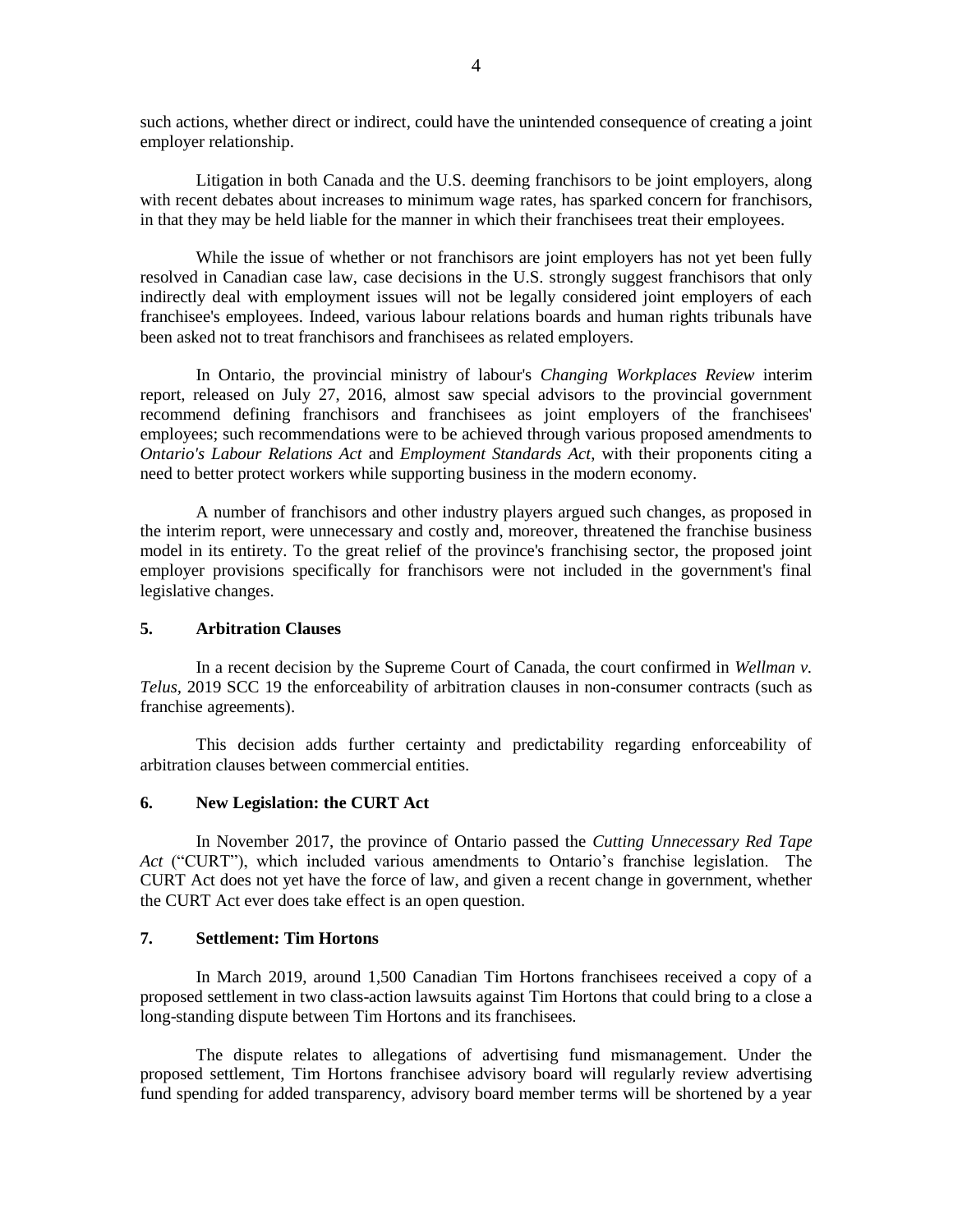and the company will institute electronic voting for the board. Tim Hortons will also pay \$10 million over two years for local advertising efforts and \$2 million to the Great White North Franchise Association's (a group of Tim Hortons' franchisees) law firm. It will also allow some franchisees to negotiate future contracts on their own after the current contracts expire.

Franchisees have until mid-April to accept the settlement or request to opt-out.

While this settlement may bring this particular dispute to a close, Tim Hortons still faces franchisee disputes south of the border from a U.S. class-action suit regarding charging above market prices for necessary products and services to its U.S. franchisees.

## **8. New Trademarks Act**

On June 17, 2019, Canada's new *Trademarks Act* will take effect. As a highlight, there are 10 notable items to keep apprised of:

#### **8.1 Adherence to the Madrid Protocol**

For Canadians, the Madrid Protocol will provide the ability to secure international registration of a mark through a single application in a more cost and administratively efficient manner. In turn, foreign applicants will now be able to secure protection in Canada under the Madrid Protocol.

#### **8.2 The elimination of use as a prerequisite to registration in Canada**

There will be no more Declarations of Use. Nor do the new Regulations introduce any use-based maintenance requirement for Canadian registrations. This should reduce overall timing to registration for a standard application. Importantly, use will remain a crucial element for protection and enforcement of marks in Canada following the three-year protection period.

## **8.3 The elimination of the requirement to declare a specific filing base for applications**

The new Regulations eliminate the requirement to claim existing Canadian use at the time of filing and the reliance on a foreign registration as a basis for a Canadian application. Applications will include a standard statement that the applicant has used or intends to use the mark in Canada.

#### **8.4 Introduction of a "per class" application and renewal fee structure**

While single class applications will enjoy a slight reduction in government fees, multiple class filings will see an increase. Similarly, government renewal fees for multi-class registrations will be more expensive than for renewals filed before the coming into force date. Multi-class applications filed now before the coming into force date will pay only a single government fee.

## **8.5 Renewal requests accepted only six months before or six months after a renewal deadline**

Registrations with a renewal deadline that falls after the coming into force date can be renewed now — but will be allocated a 10-year renewal term. Currently, renewal requests may